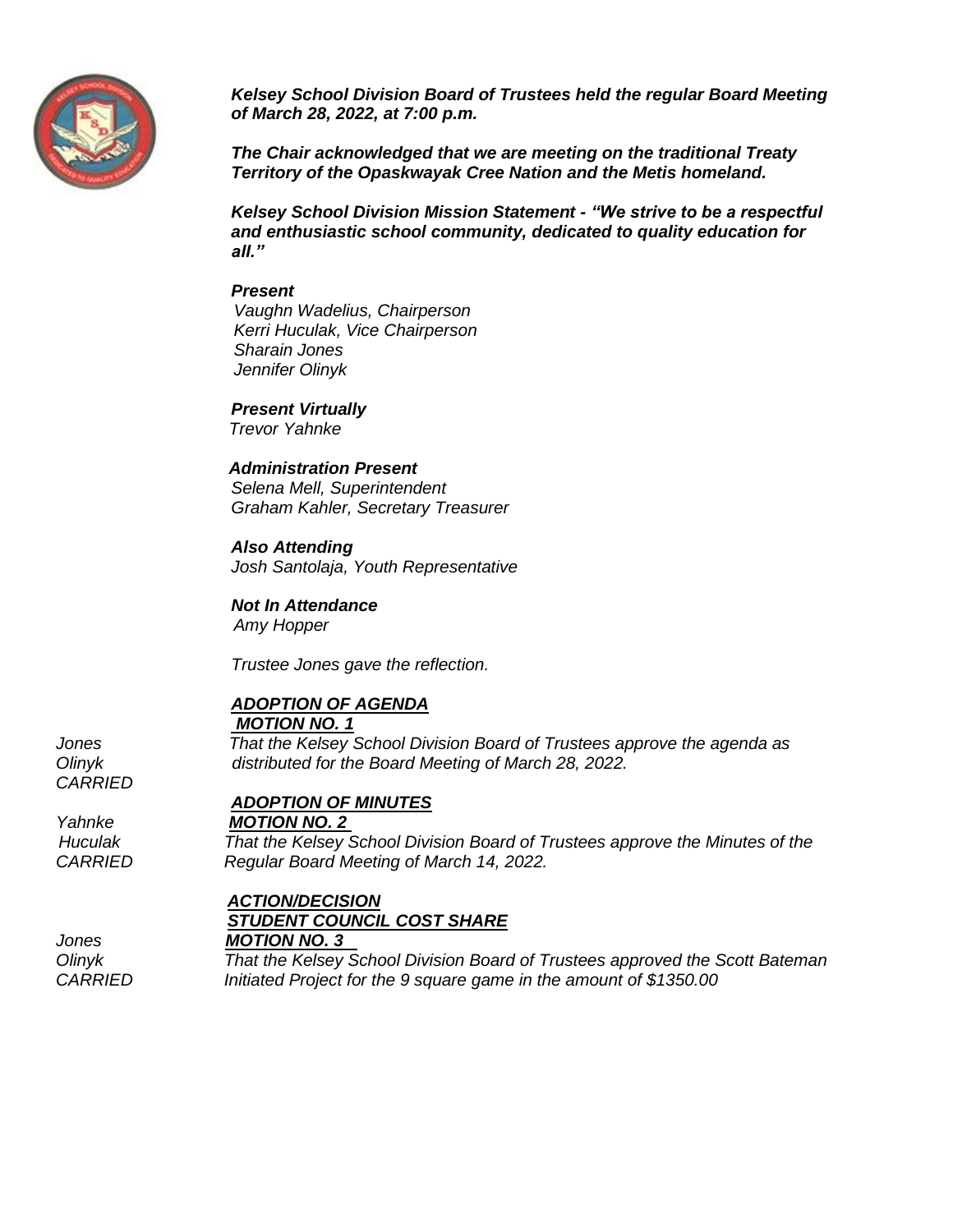

*Page Two March 28, 2022*

# *OAKWOODWOOD ROOFING CONTRACT MOTION NO. 4\_\_*

*That the Kelsey School Division Board of Trustees approve signing the contract Huculak with Oakwood Roofing & Sheet Metal Co. Ltd. to repair the Scott Bateman roof. Jones The amount is \$1,421,899.00 plus applicable taxes. Separate costs are as CARRIED follows: Cost to replace rotted decking will be \$16.00 per sq. ft.*

# *DAYCARE RATE INCREASE*

*MOTION NO. 5\_\_*

*Huculak That the Kelsey School Division Board of Trustees accept the recommendation Jones of the Finance Committee regarding rent increases for the 2022-23 as follows: CARRIED The Pas Preschool 3.0%*

| i në Pas Preschool    | 3.U% |
|-----------------------|------|
| <b>Uptown DayCare</b> | 3.0% |
| Marigold Preschool    | 3.0% |
| Little Dreamers       | 1.0% |
|                       |      |

# *BUDGET 2022-2023*

# *Huculak MOTION NO. 6\_\_*

*Jones That the Kelsey School Division Board of Trustees approve the Kelsey School CARRIED Division Operating Budget for 2022-2023 of \$20,986,284. and capital expenditures of \$130,000. (Total \$21,116,284.00)*

# *SUPERINTENDENT'S BUSINESS REPORT*

- *Covid Update - Schools are continuing to implement their transitional plans. Parents can view school websites for further information.*
- *Terry Fox Fundraising - Congratulations was extended to École Opasquia School for placing in the top four among elementary schools in the province. All KSD schools were acknowledged for their efforts participating in this worthy cause.*
- *A facilitator from Diversity Essentials was in The Pas from March 16-18 to meet with School Counselors and students from our Gay Straight Alliance (GSA) clubs. The School Division is focusing on data collection to explore ways to improve services for students. Efforts are being made to meet the needs of diverse student groups.*
- *A survey requesting input regarding the professional development day has been sent out.*
- *Thanks to Secretary Treasurer Graham Kahler for his diligence in preparing the budget.*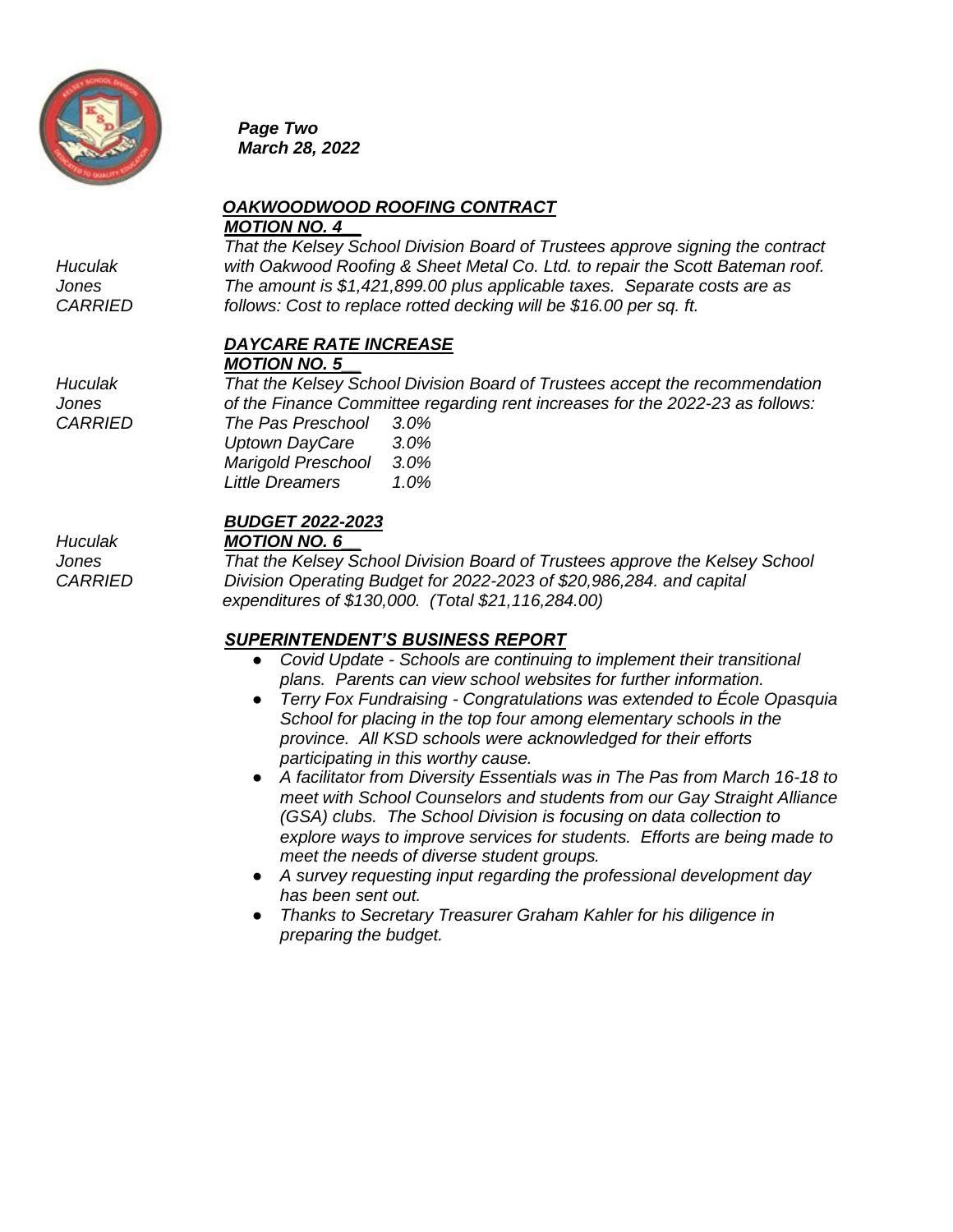

*Page Three March 28, 2022*

# *BOARD CHAIR'S REPORT*

*Board Chair Wadelius reported he attended the following:*

- *Mar 16 Education Liaison Meeting*
- *Mar 17 Education Department Meeting re Budget*
- *Mar 18 KSD Professional Development Sessions*
- *Mar 21 MSBA Bargaining Meeting*
- *Mar 22 Negotiation/Personnel Interviews*
- *Mar 23 Negotiation/Personnel Interviews*
- *Mar 23 Finance Committee Meeting*

## *SECRETARY TREASURER'S BUSINESS REPORT*

● *Budget - 5 year capital budget is due the end of April*

## *STANDING COMMITTEE REPORTS*

 *POLICY* (Vaughn Wadelius)  *Next meeting is scheduled for May 4, 2022.*

## *FINANCE (Kerri Huculak)*

*A meeting was held March 23, 2022 and the following was discussed:*

- *Submission to the Safe Schools Grant*
- *SBMS Roof Project Approval*
- *Daycare Rental Rates*
- *Draft Budget*

*Next meeting is scheduled for April 27, 2022.* 

## *NEGOTIATIONS AND PERSONNEL (Trevor Yahnke)*

*A meeting was held March 17, 2022. The report will be discussed In Camera. Next meeting is scheduled for April 21, 2022.* 

#### *TRANSPORTATION (Jennifer Olinyk*)

 *Next meeting is scheduled for April 19, 2022.* 

## *BUILDINGS AND MAINTENANCE (Kerri Huculak)*

 *A meeting was held March 24, 2022 and the following was discussed:*

- *Safe Schools Grant*
- *SBMS Roof Project Approval*
- *SBMS Lift Installation*
- *Kelsey Intercom System Upgrade*
- *Kelsey Playground Borders Installation*
- *School Upgrades/Maintenance Work*
- *New Maintenance/Transportation Director*

*Next meeting is scheduled for May 26, 2022.*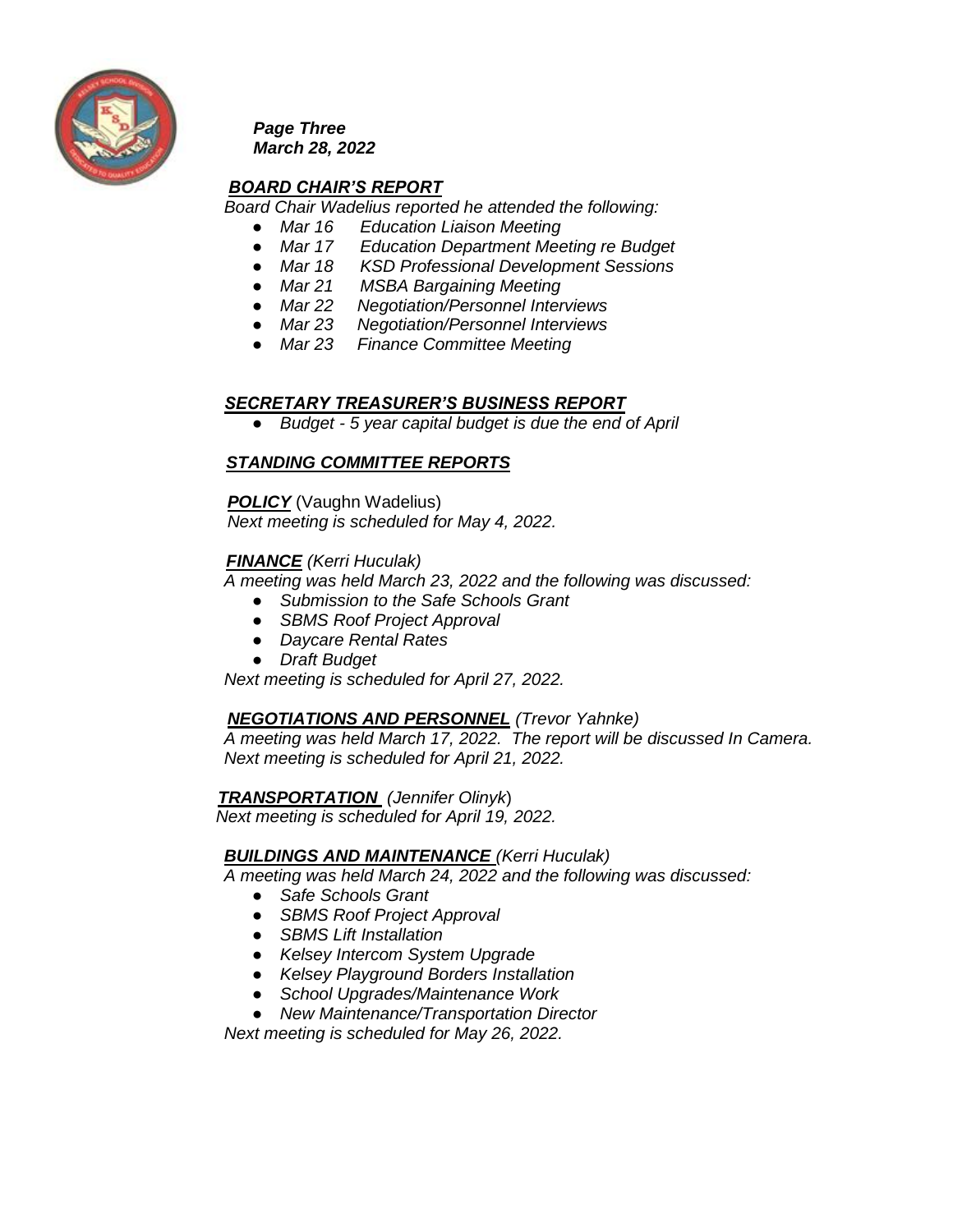

*Page Four March 28, 2022* 

#### *STANDING COMMITTEE REPORTS continued… EDUCATION LIAISON (Sharain Jones)*

 *A meeting was held on March 16, 2022. Trevor Lane and Heather Marlow made a presentation about MBCI. The following topics were also discussed:*

- *MBCI School Profile*
- *Staffing*
- *New Vision Statement*
- *Student Activity*
- *Grad Preparations*
- *Student Representation*
- *Attendance Challenges*
- *Mental Health*
- *Budget*
- *Student and Parent Engagement*
- *Partnering with UCN re Courses*
- *Computer Courses*
- *UCN Agreement*
- *Edsembli*

 *Next meeting is scheduled for April 20, 2022 at Scott Bateman.*

#### *COMMUNITY LIAISON (No Report)*

*Next meeting is scheduled for April 12, 2022.*

# *OTHER REPORTS*

## *OPASQUIA SCHOOL*

● *Congratulations to Opasquia School for their high achievement in Terry Fox fundraising.*

## *MBCI YOUTH MEMBER REPORT - (Josh Santolaja)*

- *MBCI is returning to organizing get together events.*
- *Boys senior varsity basketball team won silver at the provincials.*

 *MANITOBA SCHOOL BOARDS ASSOCIATION REPORT/BUSINESS INFORMATION*

*a) MSBA re e-bulletin - March 23, 2022* 

## *DATES TO REMEMBER*

● *April 11, 2022 - Next Regular Board Meeting* 

## *Olinyk MOTION NO. 7*

*Yahnke That the Kelsey School Division Board of Trustees receive the reports and CARRIED correspondence.*